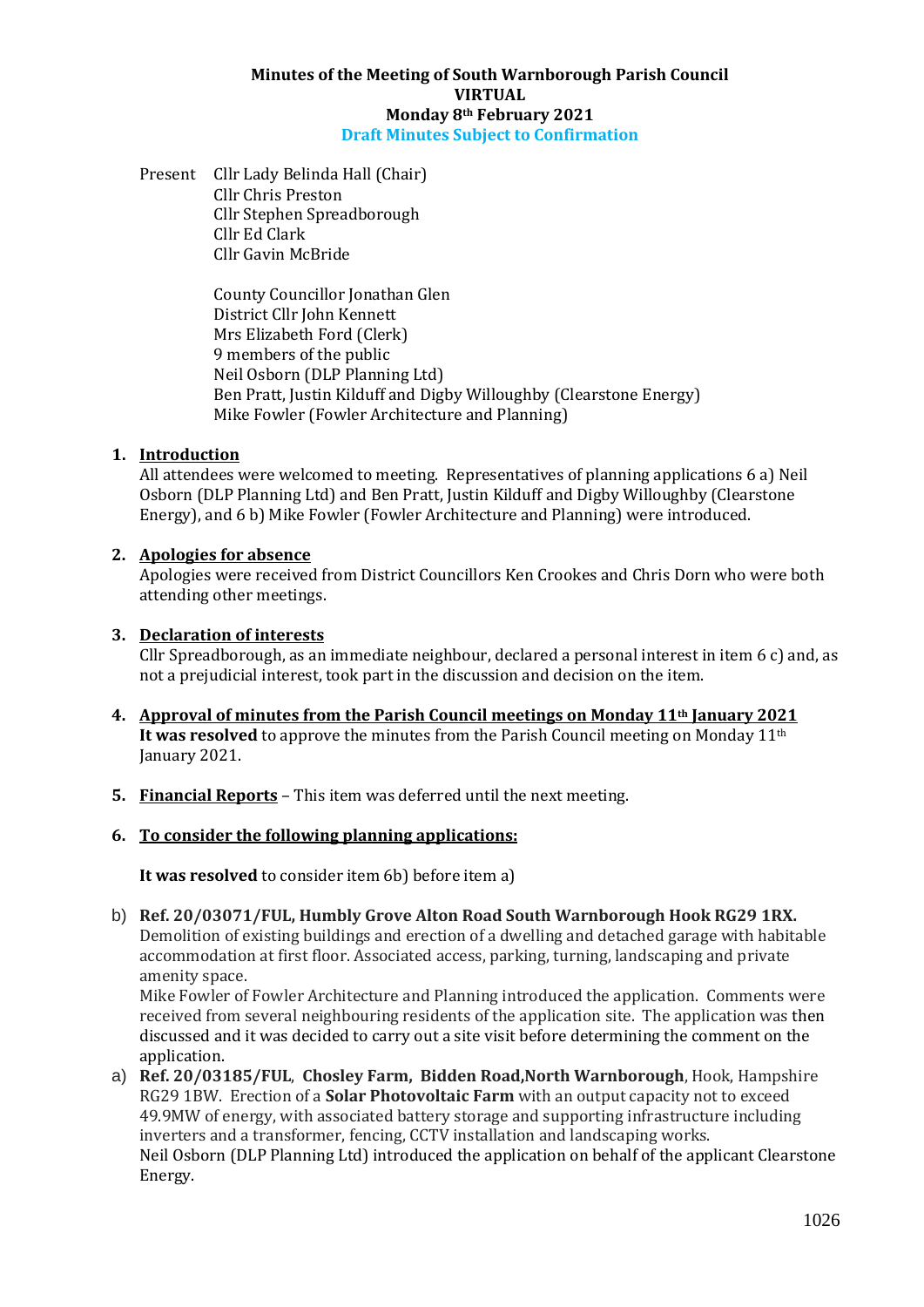The application would use capacity at Fleet substation to add electricity generated by solar power to the National Grid. At 49.9MW the scheme fell just short of the 50MW threshold for decision by the Secretary of State and Neil Osborn commented that such smaller schemes enabled local communities to have more input to the application process. County Councillor Jonathan Glen noted the number of applications for solar farms currently underway in the area and encouraged the Parish Council to liaise with neighbouring parishes and organisations. This was partly due to the cumulative impact of several solar farms together and also as there was concern that the solar farms would be replaced by housing when the temporary permission (40 years) lapsed (as it was understood that the sites would then be classified as brownfield). Resident objections to the application focused on the negative visual and landscape impacts of the proposals as well as ecological impacts and the loss of agricultural land. Clearstone Energy confirmed that there would be no overhead power lines with all cables underground. Secure fencing was necessary and would be erected inside the hedgelines. Ben Pratt of Clearstone Energy advised that the company was more than willing to design a scheme that had the least impact possible. Cllr John Kennett confirmed that each application would have to be considered separately. Neil Osborn confirmed that he would support a request by the Parish Council for an extension of the closing date for comment until mid March. Decision date on the application was currently 22nd April 2021. **It was resolved** to defer decision on the comment on the application until further information had been obtained. Cllr Glen left the meeting.

c) **21/00123/HOU, 8 Hawthorn Cottages, Gaston Lane.** Erection of a single storey rear extension.

The application was discussed and it was resolved to submit the comment of no objection.

## d) **21/00060/HOU, 1 The Old Orchard, Nash Meadows.** Erection of new garden wall to boundary of site.

The application was discussed and it was decided to carry out a site visit before determining the comment on the application.

e) **21/00020/HOU, Court Cottage, Lees Hill.** Replace existing wooden windows which are in poor condition with new wooden casement windows.

The application was discussed and it was resolved to submit the comment of no objection.

f) **Two Planning Appeals REFS: 20/00059/REFUSE and MIMA/20/01783/OUT, Granary Court, Alton Road.** Former for Outline planning application for the construction 6 detached dwellings (following the demolition of existing building), all matters reserved for subsequent approval (highways,, design, scale and landscaping).

The planning appeals were discussed and it was resolved that the comments on the original planning applications still stood and would be re-submitted as the written representation on the appeals to the Planning Inspectorate.

# 7. **Update on other previous applications**

There had been no reply from Hampshire County Council or Hart District Council to the letter sent on 4th January 2021 requesting a meeting to review planning and other enforcement issues at the Lees Barns site.

Comments submitted since the last meeting:

**21/00051/CA, Barn House Lees Hill.** Willow (T1) - Cut back branches overhanging property to the boundary as branches are touching fabric of roof and shading building and garden. Field Maple (T2) - Tip lift x 6 low branches overhanging shed and Fig tree to alleviate shading. All cuts to BS3998 2010. Parish Council comment no objection. Status: Decided no objection.

Decisions had been made on the following planning applications:

**20/02837/CA, Varndells Gaston Lane.** Reduce 5 lime trees on the front boundary of the property by 2m in all dimensions, crown raise to 7m, crown thin each tree by 20%. Parish Council comment no objection. Status: Granted.

**20/02747/LBC, Varndells Gaston Lane.** Creation of a french drain to the North West and South West elevations, repairs to the structural timber frame on the North West elevation, repair to brickwork on the North West elevation, creation of two soakaways and thatch repairs to the ridge. Parish Council comment no objection. Status: Granted.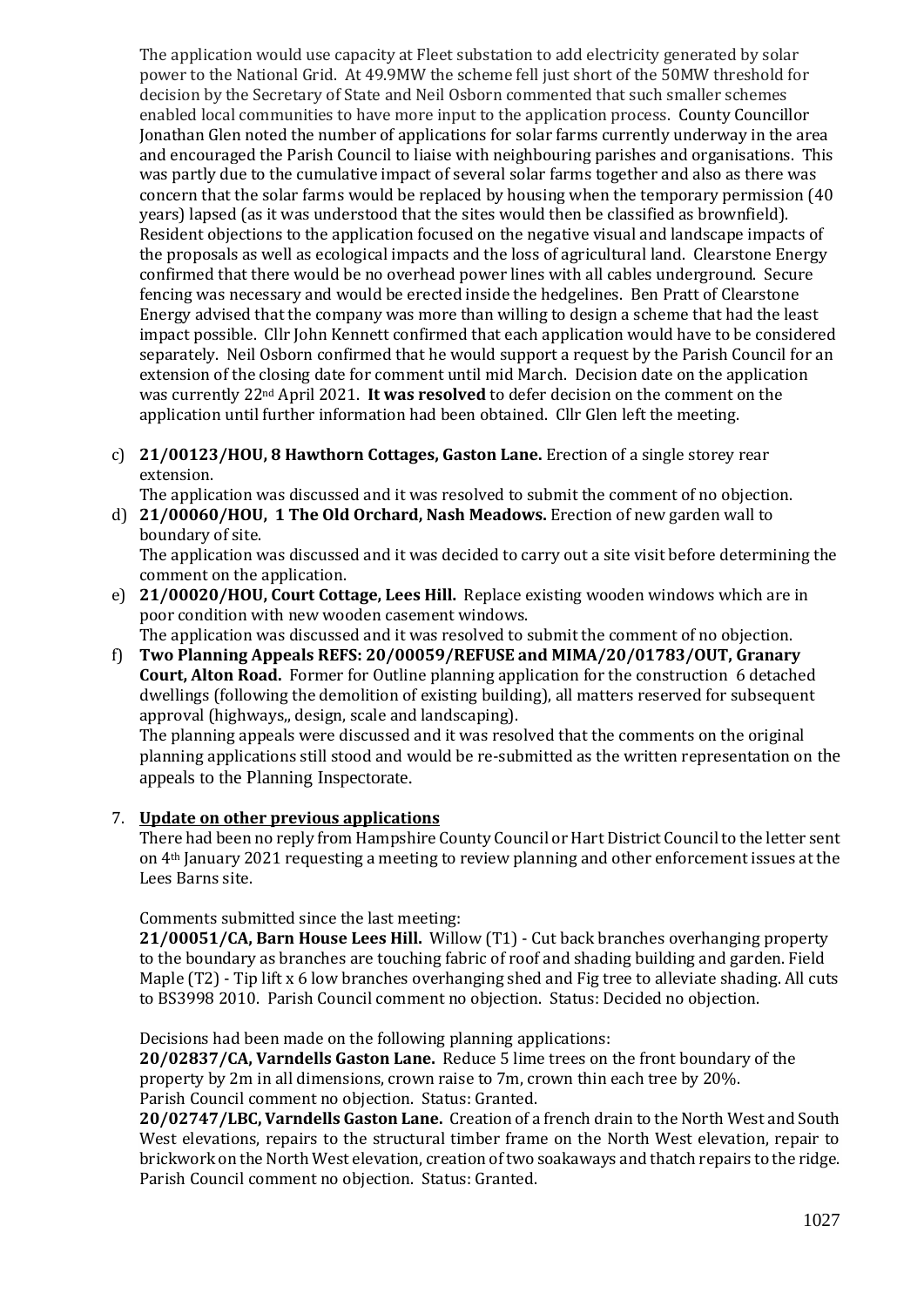**20/02632/EIA, Ford Farm Ford Lane Upton Grey.** N.B. development site located to the north of Long Sutton village, Parish of Long Sutton. **Request for screening opinion** for a proposed ground mounted solar farm with associated ancillary works and buildings (up to 105.11 hectares). Parish Council comment to request detailed evaluation landscape and habitat impacts and to include routing of transmission cables as part of the site application. Status: Decision made that EIA required.

**20/02929/FUL , Swaines Hill Manor, Swaines Hill.** Demolition of 4 no. Agricultural Buildings. Erection of 1 no. dwelling with ancillary accommodation with access, parking and landscaping. Parish Council comment no objection. Status: Withdrawn

**20/03187/CA, Chancery House, Alton Road.** Removal of a large Conifer tree which has outgrown the location it was planted in. Parish Council comment no objection. Status: Decided, no objection.

**JUTA/19/01949/HOU and JUTA/19/01950/LBC, Lees Cottage, Lees Hill.** Planning Appeal for refusal of: two storey rear extension etc. Parish Council comment no objection. Status: Appeal dismissed.

The following applications were still awaiting decision:

**20/03124/FUL, Land At Tile Barn Farm, Lees Hill.** (New application) Erection of a general purpose farm building following demolition of existing barn and widening and realignment of vehicle access. Parish Council comment to object. Status: Ongoing

**Hampshire County Council planning application ref. 33619/007.** Development of an Energy Recovery Facility and Associated Infrastructure at Alton MRF, A31, Alton GU34

4JD. **Further information** has been provided. Parish Council comment to object. **Closing date for further comment 15th February 2021.**

See EIA tab dated 14 December 2020 on

https://planning.hants.gov.uk/ApplicationDetails.aspx?RecNo=21197

**21/00013/CA, Holm Place, Lees Hill.** Beech tree in South West corner of property - Crown reduction by 2.5m. Parish Council comment no objection. Status: Ongoing.

**20/02030/LDC, Hazelfield Lodge, Alton Road.** Use of Hazelfield Lodge as a self contained flat. Parish Council comment no objection. Status: Ongoing

**20/02073/FUL, Ford Farm, Ford Lane, Upton Grey.** Erection of storage and office building for use by PHL Limited etc, Parish Council comment no objection. Status: ongoing

**8. Update from County Councillor** – As well as input to the discussion of item 6 a) Cllr Glen had provided a written report which has been included as Appendix A.

# **9. Update from District Councillor**

Cllr Kennett noted that an EIA had been requested by Hart for the Ford Farm solar farm proposal following responses from various parties including the Ministry of Defence. Hart District Council was now expected to finalise its budget in February with a deficit to be made up from reserves. As the Hart DC reserves were limited it was expected that significant cost cutting would be required next year. Hart was a Collection Authority and only retained 10% of the Council Tax it collected. It was forecast that Hart DC would be increasing its share of the 2021/22 Council Tax by £5 per Band D property. A group of local councillors, Hampshire County Council and the CPRE was putting forward a proposal to create a North Downs Area of Outstanding Natural Beauty. The Parish Council would be consulted in due course and the new AONB would be from the north of Alton, across to Long Sutton and Odiham and then westwards.

## **10. Preparation of next stage of virtual meetings with contractors for improvements to playground equipment.**

A virtual pre-meeting of Councillors and the Clerk would be held at 5.30pm on Wednesday 10th February to review the agreed brief for the playground improvements before the three meetings with contractors on Thursday 11<sup>th</sup>, Tuesday 16<sup>th</sup> and Thursday 18<sup>th</sup> February.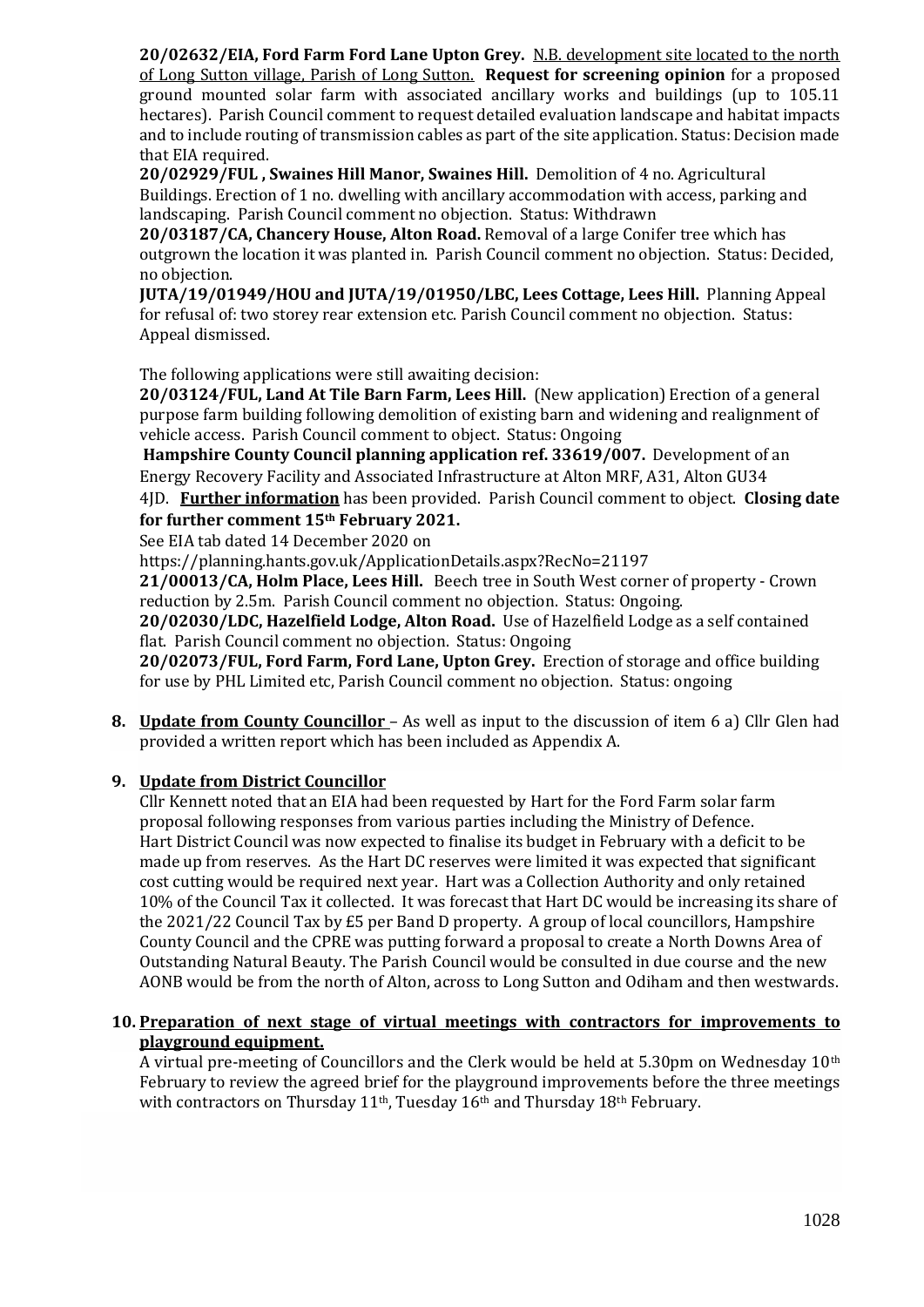## **11. Update on discussions to improve parking and access at Ridley's Piece.**

A virtual meeting had been held on Tuesday 2nd February with Hart District Council and Vivid to discuss the problems of parking and access at Ridley's Piece. It was considered to have been a useful meeting with all parties tasked with gathering further information for review at a follow up meeting on Thursday 25<sup>th</sup> February (meeting date later changed to Wednesday 24<sup>th</sup> February).

## **12. Questions and answers from the floor**

Cllr Clark reported than an email had been received noting that the higher intensity of use of the SWAGA by the personal trainer would increase the wear and tear on the court. This would be discussed at the next meeting.

Cllr Spreadborough noted the re-surfacing of the whole RAF Odiham runway and the upgrading of the hangers and lighting.

Arrangements for the emptying of the waste bins at the recreation ground were discussed.

## **13. To confirm date and location of next meeting.**

The next meeting would on Monday the 15th March at 7.30pm and would be a Zoom virtual meeting.

The meeting finished at 9.55 pm.

Signed Chairman Date

Parish Clerk Elizabeth Ford